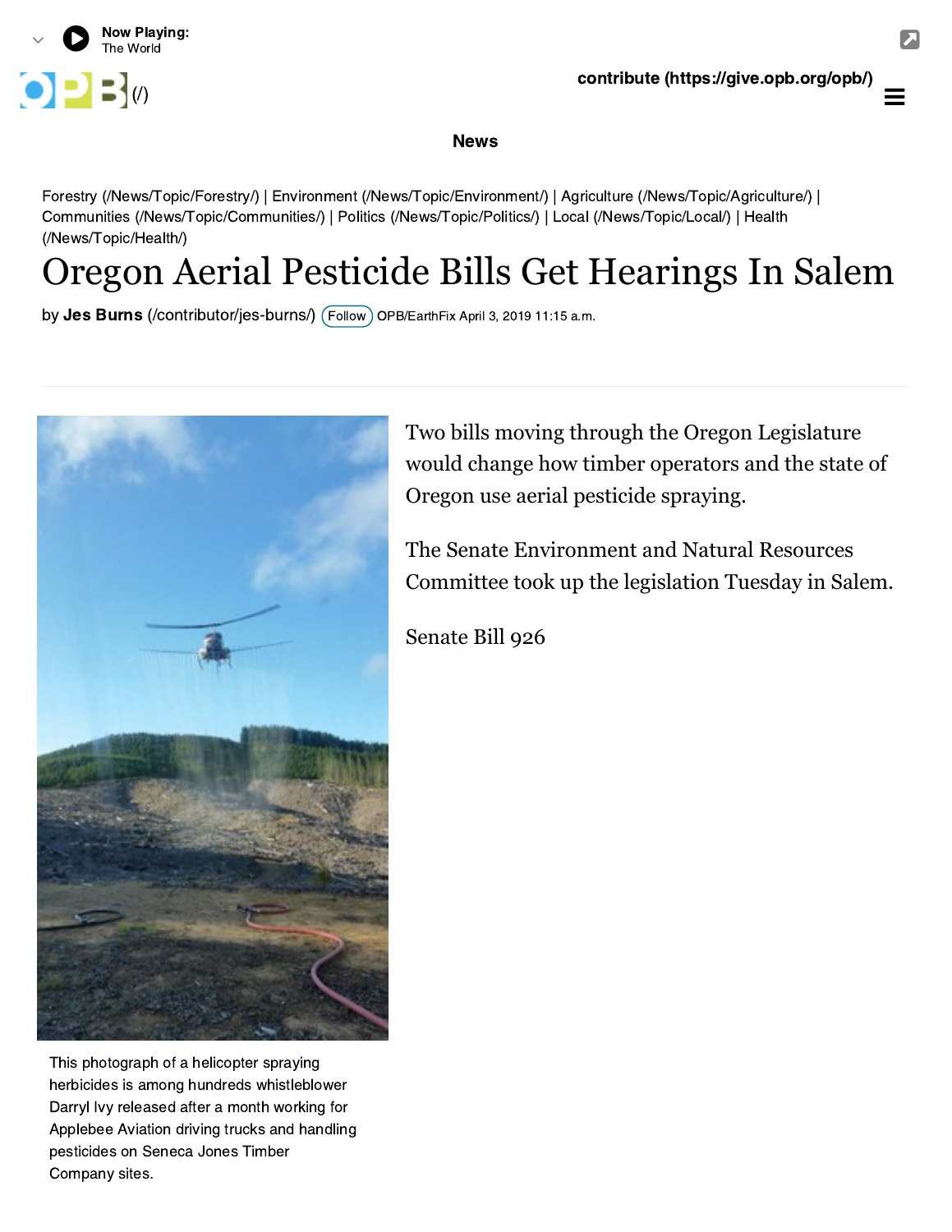Darryl Ivy

[\(https://olis.leg.state.or.us/liz/2019R1/Measures/Overview/SB926\)](https://olis.leg.state.or.us/liz/2019R1/Measures/Overview/SB926) would completely ban the use of aerial spraying on state-owned land. Senate Bill 931 [\(https://olis.leg.state.or.us/liz/2019R1/Committees/SENR/2019-04-02-13-](https://olis.leg.state.or.us/liz/2019R1/Committees/SENR/2019-04-02-13-00/SB931/Details) 00/SB931/Details) would strengthen notification requirements for pesticide applicators, ensuring neighbors have one to two day notice before an aerial spray will occur.

After a forest is clear cut, herbicides are used to kill unwanted vegetation that competes with newly replanted tree saplings. But the pesticides can drift onto private property and there's concern of potential impacts on drinking water supplies.

Communities that abut working timberland have been fighting for years to ban the practice.

Both bills are getting push-back from timber operators. Aerial herbicide spraying is cheaper than on-the-ground application – \$30 per acre versus \$100 per acre, according to the Oregon Department of Forestry. Helicopters can also spray in areas that would be difficult or dangerous for backpack applicators to access.

In written testimony, ODF said aerial spraying is used as part of an "integrated approach to managing forestland and rangeland."

"Areas reforested without vegetation control can result in up to 60% planting failure, thus requiring a second reforestation effort the following year. This has significant financial implications," the department said.

Tillamook County Commissioner Dave Yamamoto picked up that thread in his testimony. He said banning aerial spraying would increase the overall cost of logging, which means less state timber income earmarked for local causes.

"Declining timber harvest will cause long-term negative economic and social impacts to forest trust land counties, schools and special districts that depend on this revenue," Yamamoto said.

State officials also raised concerns that a blanket ban on aerial spraying would also affect its ability to control invasive plants and insects.

But residents who live near these forests argue their health should not be put in jeopardy by the state.